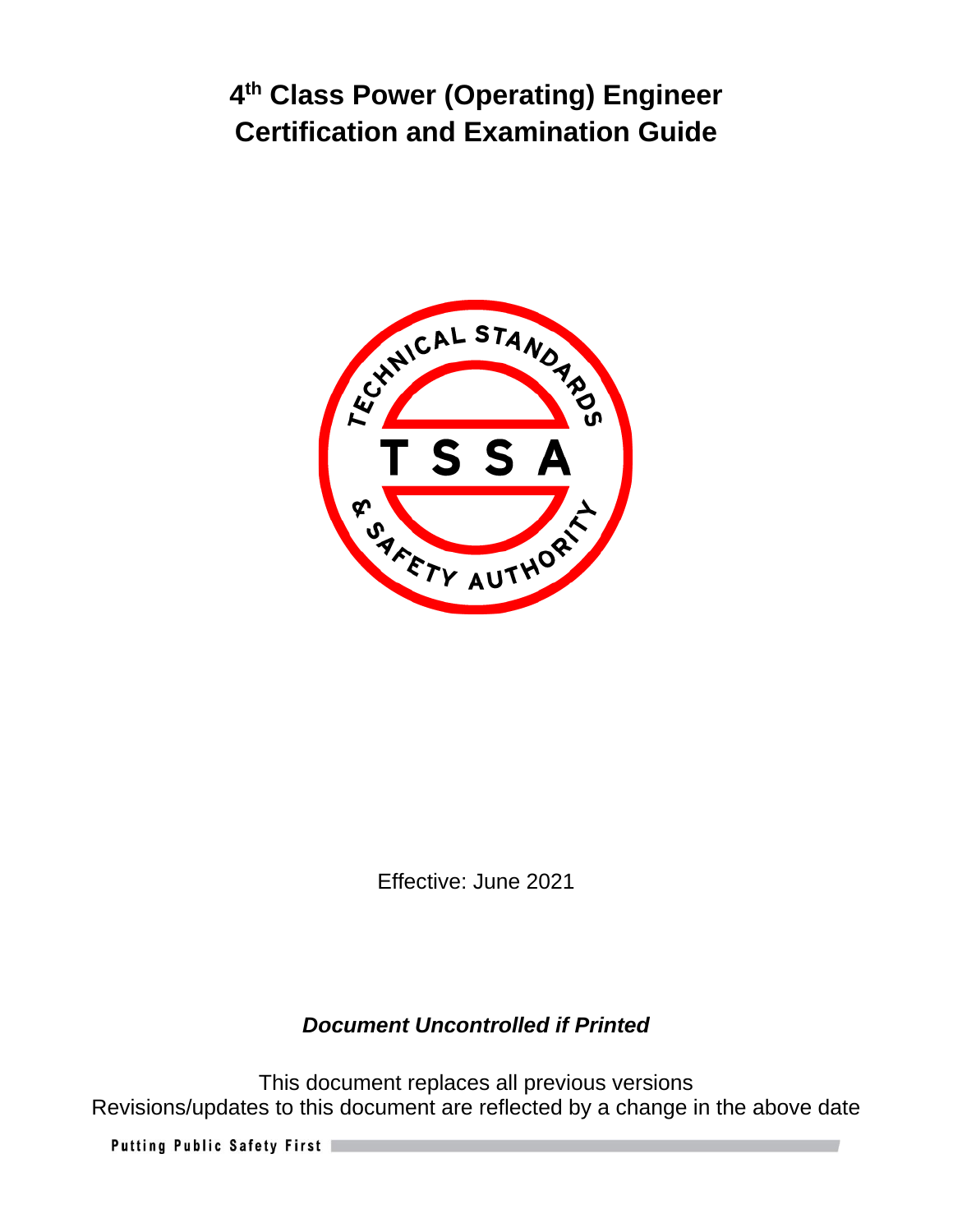

# **Syllabus**

The following SOPEEC syllabus has been adopted by TSSA and provides the subject matter upon which a candidate will be examined, and all related topics of study.

# **4A (2017)**

#### **A Elementary Mechanics and Dynamics**

- a. Perform basic calculations and define basic terms used in the study of mechanics.
- b. Perform calculations using forces and moments, and determine whether or not a system is in equilibrium.
- c. Define simple machines and perform calculations relating to mechanical advantage, velocity ratio and efficiency.
- d. Define and identify scalar and vector quantities and solve simple vector problems graphically.
- e. Define speed, velocity, distance, displacement, and acceleration and solve simple linear problems involving these terms.
- f. Define force, work, pressure, power and, energy and perform calculations involving the relationships between these mechanical terms.
- g. Describe friction and solve problems involving friction on a horizontal plane.
- h. Explain:
	- i. The physical properties of materials and how these properties affect the materials behaviour when external forces are applied.
	- ii. Stress and the deformation of bodies caused by externally applied forces, and the internal forces that resist these deformations, including tensile, compressive, shear stresses plus factor of safety.
- i. Explain the common examples of power transmission systems, including speed changes, transmitted power and efficiency.

#### **B Elementary Chemistry and Thermodynamics**

- a. Explain basic chemistry principles, basic types of matter and their properties.
- b. Explain the principles of thermodynamics, including the laws of thermodynamics.
- c. Explain the modes of heat transfer and theory of operation of heat exchangers.
- d. Describe the principles of the thermodynamics of steam and the associated terms.

#### **C Jurisdictional Legislation, Codes and Standards for Power Engineers**

- a. Describe the purpose of Jurisdictional acts and regulations with respect to boilers and pressure vessels and piping for Power Engineers.
- b. Describe the purpose of Codes and Standards with respect to boilers and pressure vessels and piping for Power Engineers.

#### **D Power Plant / Heating Plant Safety**

- a. Describe general plant safety in Power, Heating, Pressure and Industrial plants that employ Power Engineers.
- b. Describe the common safety programs that are generally implemented in plants.
- c. Describe the procedures for safe storage and handling of dangerous materials.
- d. Explain fire safety in a plant.
- **e.** Describe the causes of, extinguishing methods and preventive measures for fires.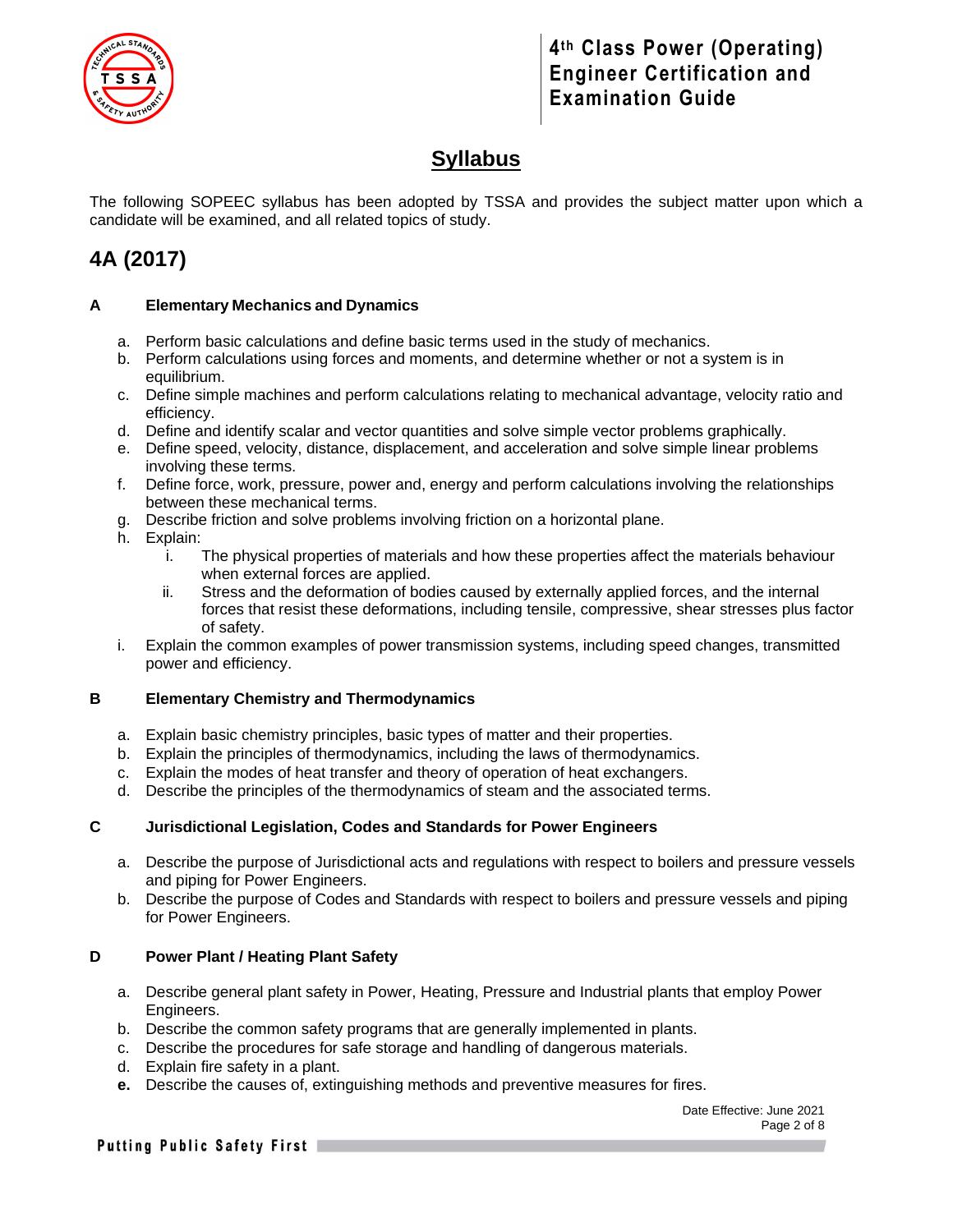

#### **E Environment**

- a. Explain how the environment is related to the operating plant.
- b. Explain how gas and noise emissions affect plant operation.
- c. Explain how liquid and solid emissions affect plant operation.

#### **F Material and Welding**

- a. Describe the mechanical properties of engineering materials and the ability of alloying elements to change the mechanical properties of materials, and identify nonferrous materials as used in engineering.
- b. Describe the welding processes that are relevant to the plant and Power Engineer.
- c. Describe the inspection and testing methods of welds and materials used in plants.

#### **G Piping and Valves**

- a. Describe the basic types of piping, piping connections, supports and drainage devices used in the industry.
- b. Describe the design and uses of the valves designs most commonly used in industry plants and on boilers.

#### **H Electricity**

- a. Describe the concepts of basic electricity and perform simple AC & DC calculations using voltage, current, resistance and power.
- b. Describe the basic principles of magnetism as it relates to electricity.
- c. Describe the designs and uses of electrical metering devices.
- d. Describe the operating principles of the various types of AC and DC motors and generators.
- e. Describe the operating principles of electrical transformers.
- f. Describe an electrical distribution system and safe operation.

#### **I Energy Plant Instrumentation and Controls**

- a. Describe the overall purpose and function of plant instrumentation and control systems.
- b. Describe the construction and operation of common devices used to measure pressure, level, flow, temperature, humidity, and composition.
- c. Describe the basic types and functions of transmitters, recorders, controllers, and control actuators.
- d. Describe the operation of programming controls for boilers and discuss testing and maintenance procedures for these controls.
- e. Describe the design and operation of electronic control systems.
- f. Describe the design and operation of electrical control systems.

#### **J Plant Communication**

- a. Describe how to setup plant and equipment sketches, and how to complete a plant line tracing diagram.
- b. Describe the common types of diagrams used in plants.
- c. Describe the different types of and proper use of plant communication systems.

#### **K Boilers**

- a. Describe the historical development of boilers, boiler design, components and configuration.
- b. Describe the design, components and characteristics of firetube boilers.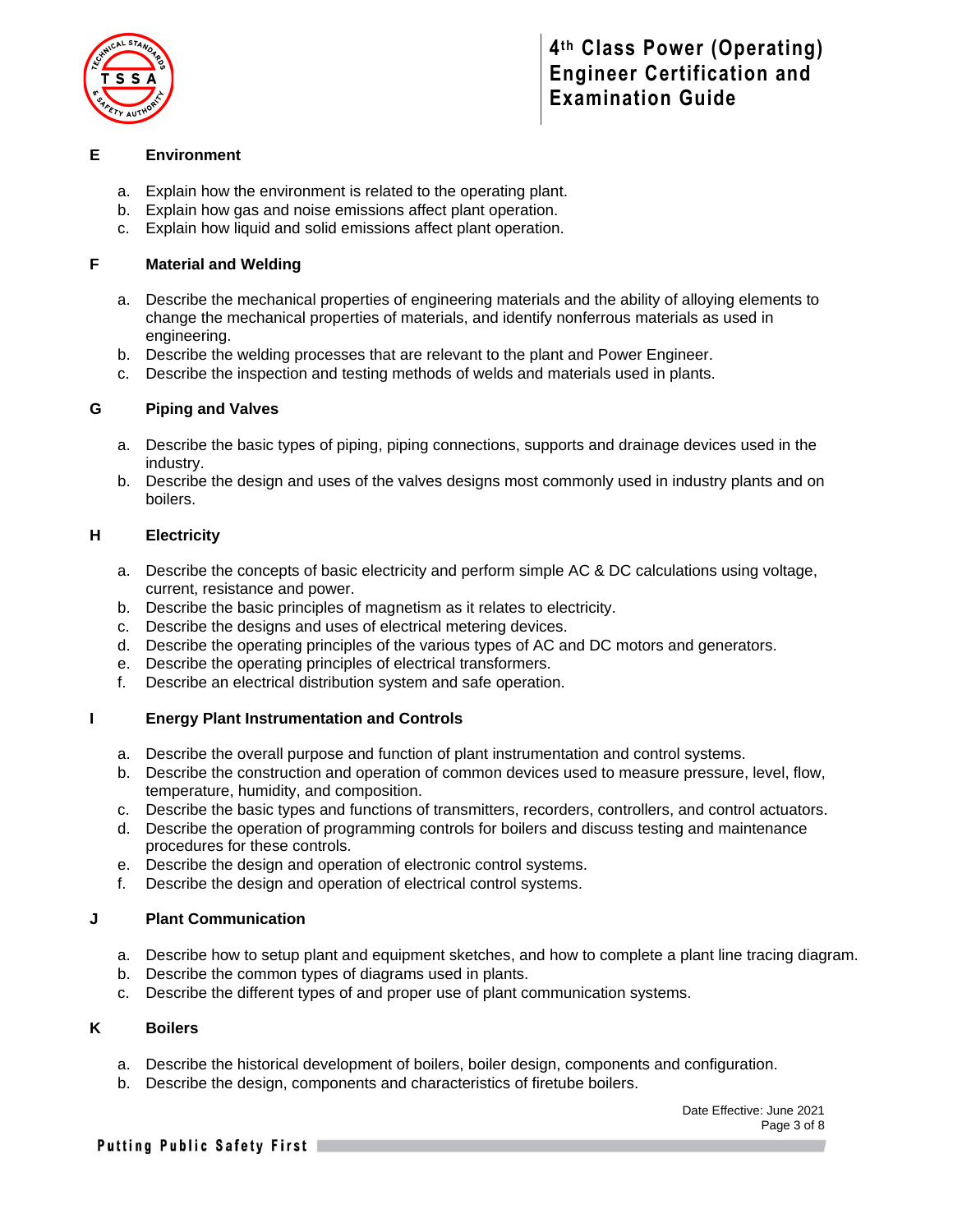

- c. Describe the design, components and characteristics of watertube boilers.
- d. Explain the general design and application of electric boilers
- e. Describe the special designs of boilers used in heating plants.
- f. Describe the differences between ASME section I and ASME section IV boilers.

#### **L Boiler Systems**

- a. Discuss the basic theory of combustion in a boiler, and the equipment used to provide proper combustion conditions.
- b. Describe the common fuel systems used in boiler systems.
- c. Describe draft and the basic equipment used to supply combustion air to a boiler furnace.
- d. Describe the types of feedwater systems used for boilers.
- e. Describe the purpose, equipment and operation of blow down in boiler systems.
- f. Describe the purpose, equipment and operation of fireside cleaning in boiler systems.

# **4B (2017)**

#### **A Lubrication**

- a. Describe the importance of lubrication and the operating principles of lubrication.
- b. Describe the methods for basic care and maintenance of bearings and their related lubrication systems.

#### **B Pumps and Compressors**

- a. Describe the construction and operating principles of various types of pumps used in buildings and industrial plants.
- b. Describe maintenance procedures for efficient and reliable pump operation.
- c. Describe the construction and operating principles of the different types of compressors.
- d. Describe the startup, operation and shut down of different types of compressors.

#### **C Boiler Safety Devices**

- a. Explain the code and standards requirements, design and operation of pressure relief valves for power boilers, heating boilers, and pressure vessels.
- b. Explain the design and operation of combustion safety controls on burners and boilers.
- c. Describe feedwater control methods and devices used on boilers.
- d. Describe the code and standards required and operation required fittings, along with the operating principles of fittings found on boilers.
- e. Name and describe the operating and safety controls found on boilers.

#### **D Plant (Boiler) Operation**

- a. Describe the safe and efficient operational procedures that relate to starting up the auxiliary equipment in a boiler plant.
- b. Describe the safe and efficient operational procedures that relate to starting up boiler systems.
- c. Describe the safe and efficient operational procedures that relate to operating boilers.
- d. Describe the operational checks that need to be conducted for an operating boiler plant.
- e. Describe generic shutdown and layup procedures for different boilers.
- f. Describe the essential points and readings that need to be monitored and recorded in a plant.

#### **E Power Plant/Heating Plant Maintenance**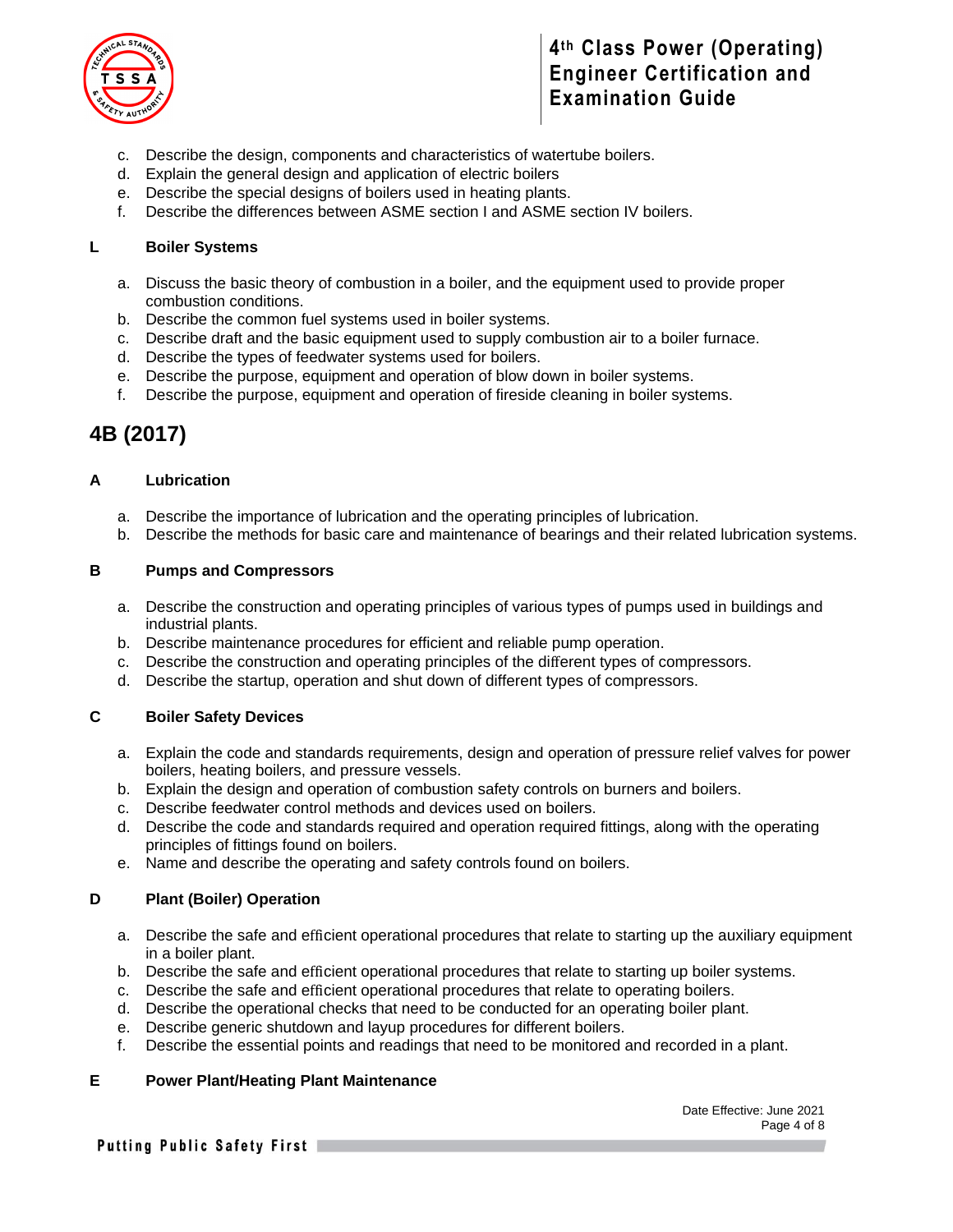

- a. Describe the safe use of common hand tools in the powerhouse.
- b. Describe mechanical fasteners and the safe and proper setup of equipment for hoisting and working above ground.
- c. Describe the service and maintenance required for boilers.
- d. Discuss the procedure for preparing a boiler for inspection and cleaning, and describe mechanical and chemical boiler cleaning methods.

#### **F Water Treatment**

- a. Describe the general principles, methods and equipment used in preparing raw feedwater for steam production in a boiler.
- b. Describe the general principles, methods and equipment used for the internal treatment of boiler water.
- c. Discuss the general principles, methods and equipment used for the treatment of condensate.
- d. Discuss the general principles, methods and equipment used for the treatment of cooling tower and condenser water.
- e. Describe cooling water/chilled water effects, treatment and tests.
- f. Describe heating system water effects, treatment and tests.

#### **G Prime Movers and Engines**

- a. Describe the conversion of heat into mechanical energy and the history of steam engine.
- b. Describe the construction and operation of steam turbines.
- c. Describe the operation and maintenance of cooling towers and condensors.
- d. Describe the application, set up operation and maintenance required for gas turbines.
- e. Describe the application, construction, and operation of internal combustion engines.

#### **H Auxiliary Building Systems**

- a. Explain lighting systems and some of the basic design considerations for lighting a space.
- b. Explain the various water supply systems used in buildings.
- c. Describe the design and components of various sanitary drainage systems used in buildings.

#### **I Refrigeration**

- a. Explain the basic concept of refrigeration and refrigerants.
- b. Describe the operating principles, operation and maintenance of compression refrigeration systems.
- c. Describe the purposes and operating principles of the operational and safety controls on a refrigeration system.
- d. Describe the operating principle, maintenance and operation of absorption refrigeration systems.

#### **J Heating Ventilating and Air Conditioning**

- a. Explain the methods and techniques for conditioning air for human comfort and health.
- b. Explain the equipment and principles of humidification.
- c. Describe the air flow behaviour and movement of air through distribution systems.
- d. Describe the various ventilation systems found in buildings, as well as describe the various types of air filters used in these systems.
- e. Describe the designs and components of duct systems used in air conditioning.
- f. Describe the various types of coils used in HVAC systems, and their operation.

#### **K Heating and Cooling Systems**

Date Effective: June 2021 Page 5 of 8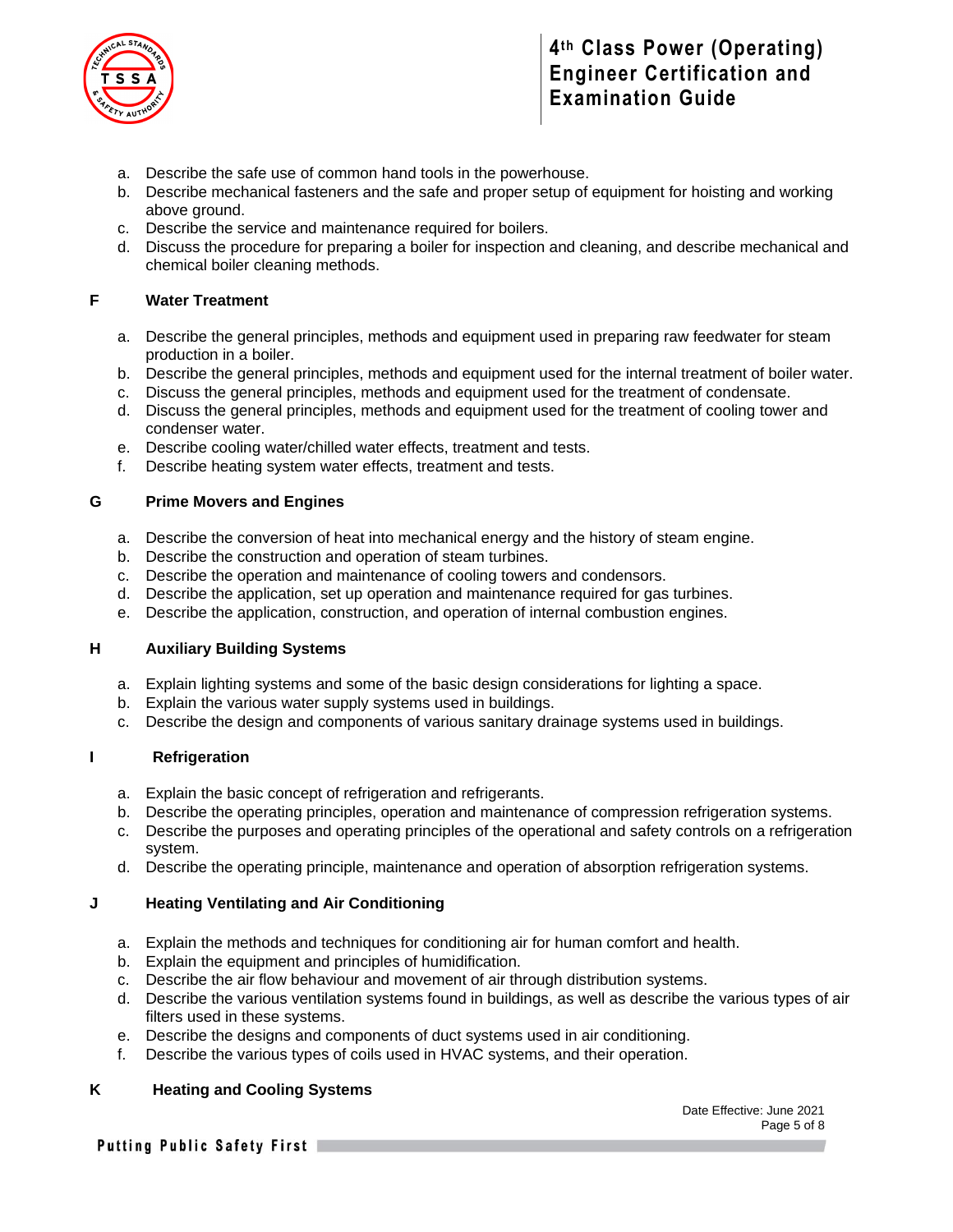

- a. Describe the operating principles and maintenance procedures of steam heating systems and the components of these systems.
- b. Describe the various designs of hot water heating systems, as well as their equipment and operation.
- c. Describe the common heating systems that a Power Engineer may encounter.
- d. Describe central, Unitary and Combined types of HVAC systems.
- e. Describe heat gains and losses and the common methods of recovering energy from the system.
- f. Describe the control systems strategies used in HVAC systems.

#### **L Types of Plants**

a. Identify steam-related processes in some common types of plants that employ Power Engineers.

### **Certification Information**

#### **Qualifying Experience Time:**

Qualifying experience time served shall be in a plant that is required to be attended by an Operating Engineer or an unattended plant supervised by an Operating Engineer/Operator. Please refer to Table 8 of the Operating Engineers Regulation for plant rating/capacity, Table 8 in the Director's Order, or the Alternate Table 8 in the Minister's Order.

- The practical operating training requirement for fourth class certification is **1,920 hours** as a trainee in a fourth class, third class, second class or first class plant.
- The practical operating time requirement for fourth class certification is **480 hours** for candidates having successfully completed a full-time TSSA "approved-for-time-reduction" 4<sup>th</sup> Class Operating Engineer program.
- The certification process will require minimum of 33% Qualifying Experience Time in the operation of Boilers at a registered plant. There will be a maximum of 33% of experience permitted on maintenance of regulated equipment, and the remainder of the experience requirements can be any combination of the technologies.

#### **Qualifying Experience attained in a Canadian Jurisdiction outside Ontario**

Qualifying time experience toward Operating/Power Engineering attained in a Canadian Jurisdiction outside Ontario must be attained in the operation and management of boilers at least of the type and capacities indicated on Tables 3 of the Operating Engineers Regulation, Ontario Regulation 219/01. The following information must be demonstrated to TSSA in a request for certification:

• A letter addressed to the candidate, on company letter head and signed, from the Chief Operating/Power Engineer, indicating the number of boilers trained on, the boiler types, boiler manufacturer, boiler(s) pressure, capacities in Kilowatts or Boiler Horsepower and the time periods when the experience was gained (dates). The Chief Operating/Power Engineer must indicate their certificate number and classification, as well as their formal position and contact information (i.e. telephone number, email address, etc.).

# **Training Providers**

As a convenience for students, TSSA has compiled a list of organizations, and/or institutions currently offering 'TSSA Approved for Time Reduction', training. The list can be found in the 'Operating Engineer section', of our TSSA Corporate website located at [www.tssa.org.](http://www.tssa.org/)

It is recommended that before undertaking examinations, the candidate complete a Fourth Class Power Engineering Course offered through a recognized Technical Institute or Training Provider.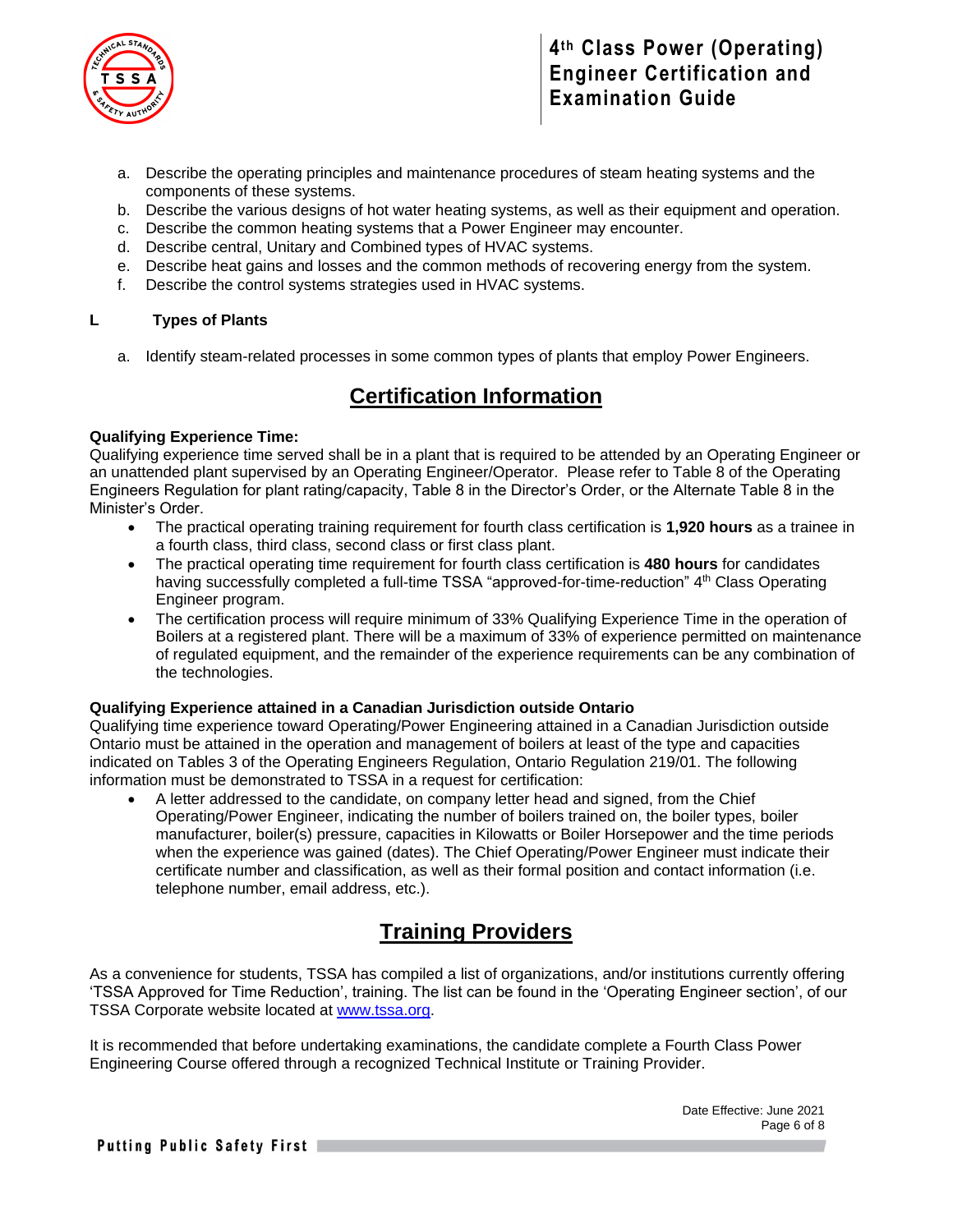

Note: The process for 'TSSA approval' began in December of 2001. Trainers successful in obtaining TSSA approval, to offer "practical-time-reduction-training", will be identified accordingly by being listed on TSSA's Training Providers list.

# **Examination Information**

There are two (2) multiple choice examinations that must be written which is 3  $\frac{1}{2}$  hours in duration.

• The 4A & 4B examinations consist of 150 multiple choice questions.

The minimum passing mark for each examination is 65%, rewrites are allowed after 60 days.

Note: effective June 15, 2021, Operating Engineers/Operators will have the option to pursue exams and meet the experience requirements concurrently or at their own pace.

When answering examination questions, the candidate is expected to give sufficient information to warrant the marks assigned. For questions involving calculations, the candidate is expected to state the formula, insert given data, work through the steps and state your answer with the correct units in an appropriate closing statement.

The examination candidate is expected to write legible, neat, and in pen. Sketches or drawings are to be in pencil and properly labeled. Rulers and (drawing) templates are to be used as neatness is considered in the marking scheme.

Examinations may be written at either a Ministry of Labour, Training and Skills Development exam centre or at a TSSA approved examination centre. To locate nearest centre, refer to "Register for an Exam" listing at [www.tssa.org.](http://www.tssa.org/)

Examination security will be strictly enforced. The examination administrator or invigilator reserves the right to revoke an examination at any time if the examination candidate is found to be in violation of the TSSA examination or MTCU procedures. The examination candidate will be subject to further investigation, which may result in the revocation of an authorization or restrictions may be applied to all future examinations.

**Important: Candidates for any class of certification as an Operating Engineer or Operator who have passed the required examinations, or any parts thereof, MUST obtain their certificate of qualification within five (5) years of such passing or re-writing of the examination will be required.** 

# **Suggested Study Materials**

It is recommended that the candidate becomes familiar with the publications listed in the Reference Material for Power Engineering Students and Examination Candidates, listed below:

- **Technical Standards & Safety Act** and the **Operating Engineers Regulation and Directors Orders** are posted on the TSSA website [www.tssa.org](http://www.tssa.org/) and can be printed for your studies.
- **'4th class Power Engineering'** available from PanGlobal Publishing
- **Reed's Marine Engineering Series** by Nautical Mind Bookstore
- **"Metals & How to Weld Them"** by Jefferson & Woods
- **2007 ASME Boiler and Pressure Vessel Code**  Academic Extract contains materials from Sections I, II, IV and VIII of the 2007 ASME Boiler and Pressure Vessel Code and is available from PanGlobal Publishing
- **CSA B51: "Boilers, Pressure Vessel and Piping Code"** available from the CSA Group
- **CSA B52: "Mechanical Refrigeration Code"**
- **2007 ASME Extract**

Date Effective: June 2021 Page 7 of 8

Putting Public Safety First